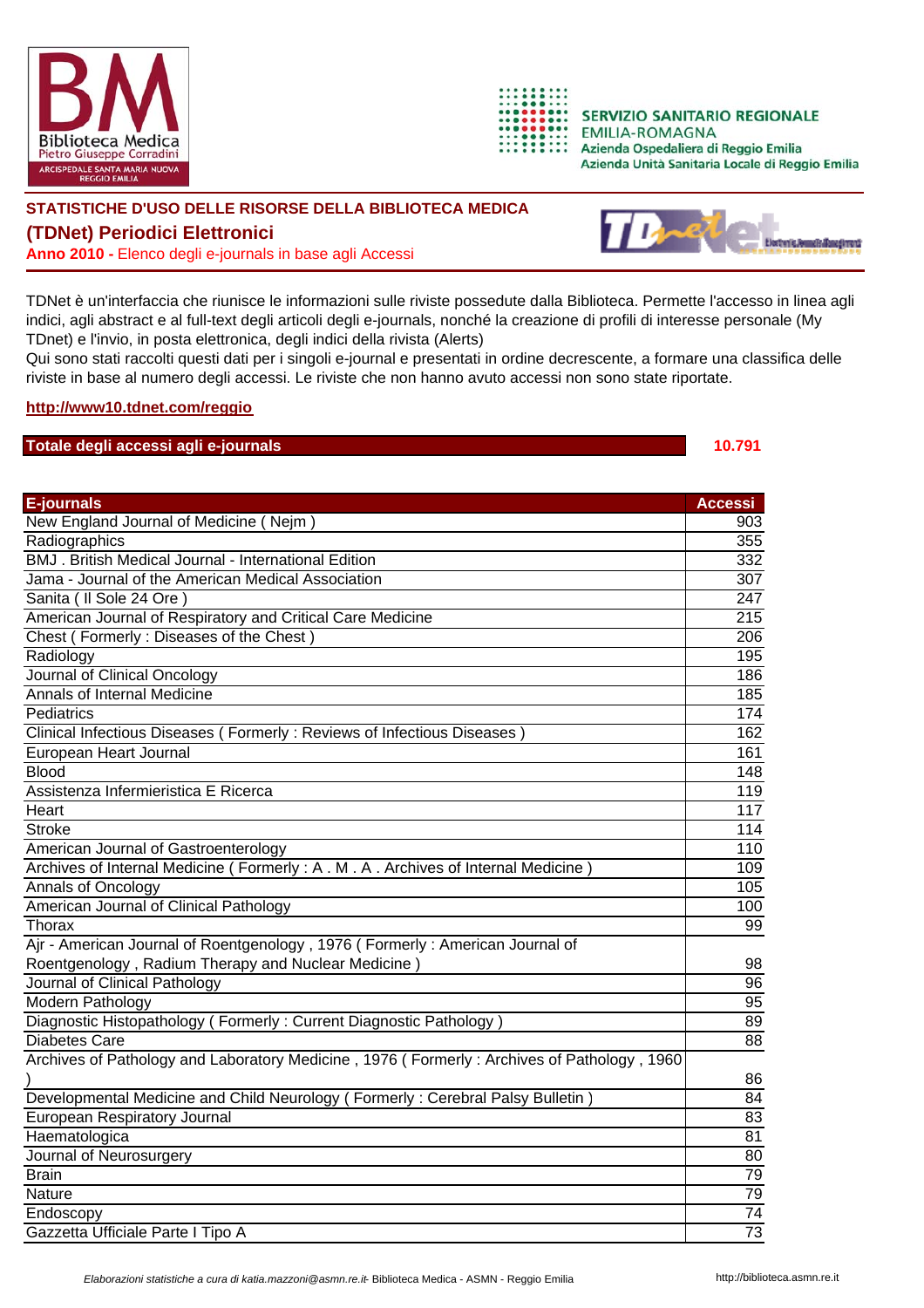| <b>E-journals</b>                                                                              | <b>Accessi</b>  |
|------------------------------------------------------------------------------------------------|-----------------|
| Gut                                                                                            | 73              |
| Science                                                                                        | 71              |
| Leukemia                                                                                       | $\overline{70}$ |
| <b>Clinical and Experimental Rheumatology</b>                                                  | 68              |
| <b>Thrombosis and Haemostasis</b>                                                              | 68              |
| Annals of the Rheumatic Diseases                                                               | 62              |
| Infection Control and Hospital Epidemiology (Formerly: Infection Control)                      | 61              |
| Jnci: Journal of the National Cancer Institute                                                 | 61              |
| Monaldi Archives for Chest Diseases . Pulmonary Series                                         | 58              |
| Radiologia Medica, La                                                                          | $\overline{58}$ |
| <b>Medical Physics</b>                                                                         | 57              |
| Giornale Italiano Di Cardiologia                                                               | 56              |
| Journal of Antimicrobial Chemotherapy                                                          | 56              |
| Nursing Oggi                                                                                   | 55              |
| Archives of Disease in Childhood - Fetal and Neonatal Edition                                  | 53              |
| Archives of Neurology (Formerly: Ama Archives of Neurology)                                    | 52              |
| Rheumatology (Formerly: British Journal of Rheumatology)                                       | 52              |
| Journal of Rheumatology                                                                        | $\overline{51}$ |
| Management Infermieristico                                                                     | 48              |
| Thyroid                                                                                        | 48              |
| Journal of Neurology, Neurosurgery and Psychiatry (Formerly: Journal of Neurology and          |                 |
| Psychiatry)                                                                                    |                 |
| Journal of Ultrasound in Medicine                                                              | 47<br>47        |
|                                                                                                |                 |
| Journal of Clinical Endocrinology and Metabolism, the (Formerly: Journal of Clinical           |                 |
| Endocrinology)                                                                                 | 45              |
| Journal of Bone and Joint Surgery - American Volume                                            | 44              |
| Minerva Anestesiologica                                                                        | $\overline{44}$ |
| Archives of Disease in Childhood                                                               | 43              |
| Human Reproduction                                                                             | 42              |
| Nature Clinical Practice Rheumatology (Now: Nature Reviews Rheumatology)                       | 42              |
| American Journal of Psychiatry, the (Formerly: American Journal of Insanity)                   | 41              |
| Physics in Medicine and Biology                                                                | 40              |
| American Journal of Neuroradiology                                                             | $\overline{38}$ |
| Physical Therapy (Journal of the American Physical Therapy Association)                        | 38              |
| Circulation: Arrhythmia and Electrophysiology                                                  | $\overline{37}$ |
| European Journal of Echocardiography                                                           | 36              |
| <b>European Respiratory Review</b>                                                             | $\overline{35}$ |
| Journal of Infectious Diseases                                                                 | $\overline{35}$ |
| Postgraduate Medical Journal                                                                   | $\overline{35}$ |
| Professioni Infermieristiche                                                                   | $\overline{34}$ |
|                                                                                                |                 |
| Journal of Rehabilitation Medicine (Formerly: Scandinavian Journal of Rehabilitation Medicine) | 33              |
| Emergency Medicine Journal (Formerly: Journal of Accident and Emergency Medicine)              | $\overline{32}$ |
| Journal of Bone and Joint Surgery - British Volume                                             | $\overline{32}$ |
| Journal of Endocrinological Investigation                                                      | $\overline{32}$ |
| Cerebrovascular Diseases                                                                       | 31              |
| Nature Medicine                                                                                | 31              |
| Archives of Pediatrics and Adolescent Medicine                                                 | 30              |
| Jospt: Journal of Orthopaedic and Sports Physical Therapy                                      | 30              |
| Kidney International                                                                           | 30              |
| Bjr: British Journal of Radiology                                                              | 29              |
| <b>Clinical Chemistry</b>                                                                      | 28              |
| Journal of Chemotherapy                                                                        | $\overline{28}$ |
| Journal of Nuclear Medicine . 1978 ( Formerly : Jnm . Journal of Nuclear Medicine )            | 28              |
| Journal of Perinatology                                                                        | $\overline{28}$ |
| Tumori                                                                                         | $\overline{28}$ |
| Canadian Journal of Neurological Sciences                                                      | $\overline{27}$ |
| <b>Diabetes</b>                                                                                | $\overline{27}$ |
| <b>Endocrine Reviews</b>                                                                       | $\overline{27}$ |
| Journal of Clinical Microbiology                                                               | $\overline{27}$ |
| Archives of Dermatology (1960)                                                                 | $\overline{26}$ |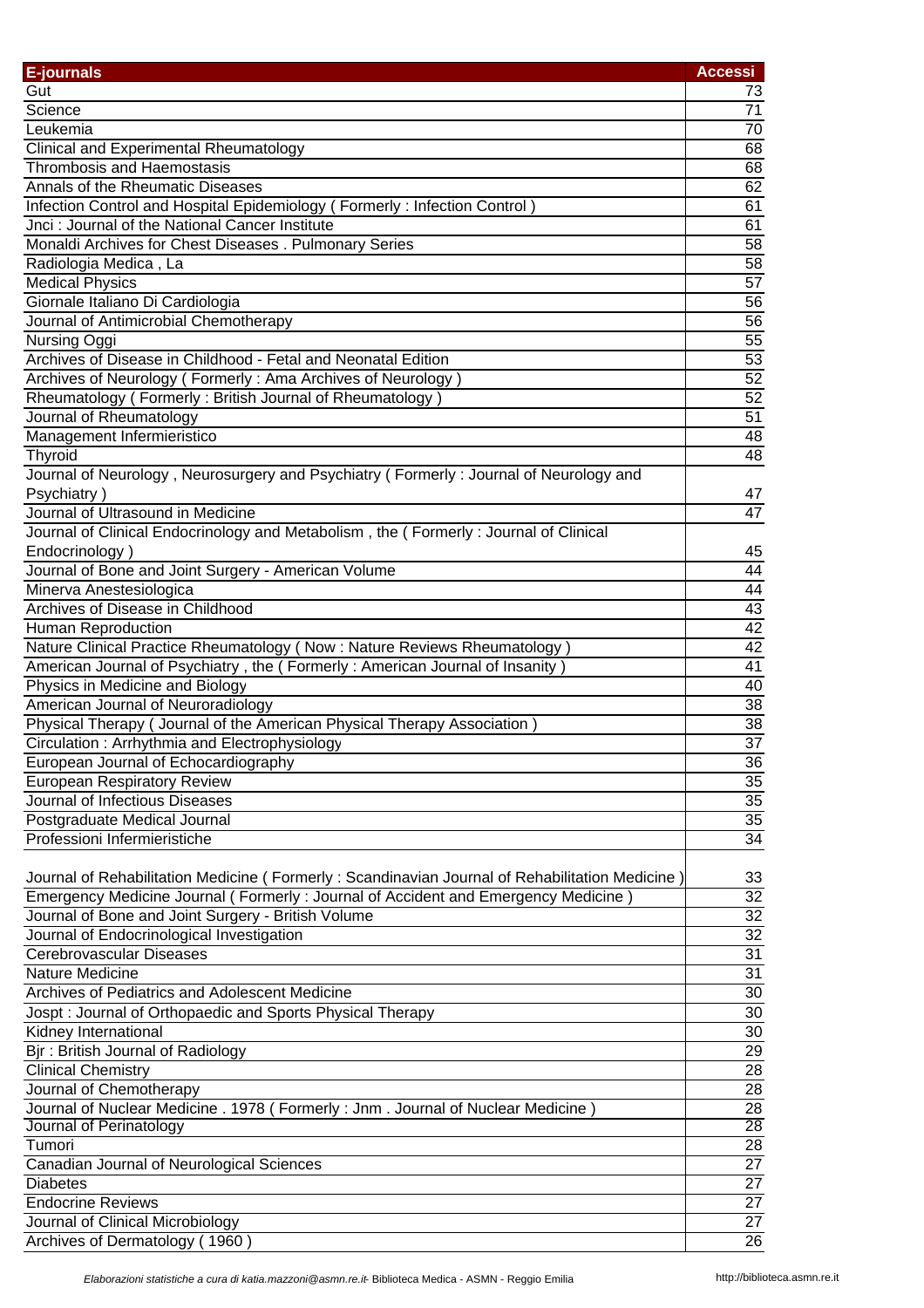| E-journals                                                                                   | <b>Accessi</b>  |
|----------------------------------------------------------------------------------------------|-----------------|
| <b>British Journal of Cancer</b>                                                             | 26              |
| Cochrane Database of Systematic Reviews (Cdsr)                                               | 26              |
| American Journal of Clinical Nutrition (Formerly: the Journal of Clinical Nutrition)         | $\overline{25}$ |
| Minerva Chirurgica                                                                           | $\overline{25}$ |
| Recenti Progressi in Medicina                                                                | $\overline{25}$ |
| Neuropediatrics (Formerly: Neuropädiatrie)                                                   | $\overline{24}$ |
| Archives of Surgery (Formerly: Ama Archives of Surgery)                                      | 23              |
| <b>Critical Care Clinics</b>                                                                 | $\overline{23}$ |
| Psichiatria Di Comunita                                                                      | $\overline{23}$ |
| Ambiente E Sicurezza                                                                         | $\overline{22}$ |
| Bja: British Journal of Anaesthesia                                                          | $\overline{22}$ |
| Seminars in Thrombosis and Hemostasis                                                        | $\overline{22}$ |
| Catheterization and Cardiovascular Interventions (Formerly: Catheterization and              |                 |
| Cardiovascular Diagnosis)                                                                    | 21              |
| Infermiere L                                                                                 | $\overline{21}$ |
| Journal of Child Neurology                                                                   | $\overline{21}$ |
| Mondo Sanitario                                                                              | $\overline{21}$ |
| Seminars in Nuclear Medicine                                                                 | $\overline{21}$ |
|                                                                                              | 20              |
| American Journal of Hypertension                                                             | $\overline{20}$ |
| Epidemiologia E Prevenzione<br>Gazzetta Ufficiale Parte ii                                   | $\overline{20}$ |
|                                                                                              |                 |
| Annals of Allergy, Asthma and Immunology                                                     | 19              |
| <b>Archives of General Psychiatry</b>                                                        | 19              |
| <b>Clinical and Molecular Allergy</b>                                                        | $\overline{19}$ |
| <b>Epileptic Disorders</b>                                                                   | $\overline{19}$ |
| Medico E Bambino                                                                             | 19              |
| Reproductive Biomedicine                                                                     | 19              |
| Ambiente E Sicurezza Sul Lavoro                                                              | 18              |
| American Journal of Sports Medicine                                                          | $\overline{18}$ |
| European Journal of Endocrinology                                                            | $\overline{18}$ |
| <b>International Nursing Perspectives</b>                                                    | 18              |
| Jmg Online - Journal of Medical Genetics                                                     | 18              |
| Lupus                                                                                        | 18              |
| Medicina Del Lavoro, La                                                                      | 18              |
| Occupational and Environmental Medicine (London) (Formerly: British Journal of Industrial    |                 |
| Medicine)                                                                                    | 18              |
| Sole 24 Ore, II                                                                              | $\overline{18}$ |
| Age and Ageing                                                                               | $\overline{17}$ |
| American Journal of Tropical Medicine and Hygiene, The                                       | $\overline{17}$ |
| Arthritis Care and Research (Absorbed by: Arthritis and Rheumatism)                          | $\overline{17}$ |
| Edilizia E Territorio (Ilsole24ore)                                                          | $\overline{17}$ |
| Journal of Bone and Mineral Research                                                         | $\overline{17}$ |
|                                                                                              |                 |
| Medical Letter on Drugs and Therapeutics (Italian Edition) = Medical Letter Edition Italiana | 17              |
| Minerva Medica                                                                               | 17              |
| Scandinavian Journal of Gastroenterology                                                     | $\overline{17}$ |
| Appalti and Contratti                                                                        | 16              |
| Eye                                                                                          | 16              |
| Minerva Ginecologica                                                                         | 16              |
| Neuroscientist, The                                                                          | 16              |
| Presse Médicale . 1983 (Formerly : Nouvelle Presse Médicale)                                 | 16              |
| Quality and Safety in Health Care (Formerly: Quality in Health Care                          | 16              |
| Acta Otorhinolaryngologica Italica                                                           | 15              |
| Archives of Ophthalmology                                                                    | $\overline{15}$ |
| Cutis                                                                                        | $\overline{15}$ |
| Gazzetta Ufficiale Della Repubblica Italiana : Regioni                                       | $\overline{15}$ |
| Guida Al Diritto ( Il Sole 24 Ore )                                                          | $\overline{15}$ |
| Human Reproduction Update                                                                    | $\overline{15}$ |
| American Journal of Epidemiology                                                             | $\overline{14}$ |
| Archives of Otolaryngology - Head and Neck Surgery                                           | $\overline{14}$ |
| Gazzetta Ufficiale Della Repubblica Italiana . Parte Prima : Serie Generale                  | $\overline{14}$ |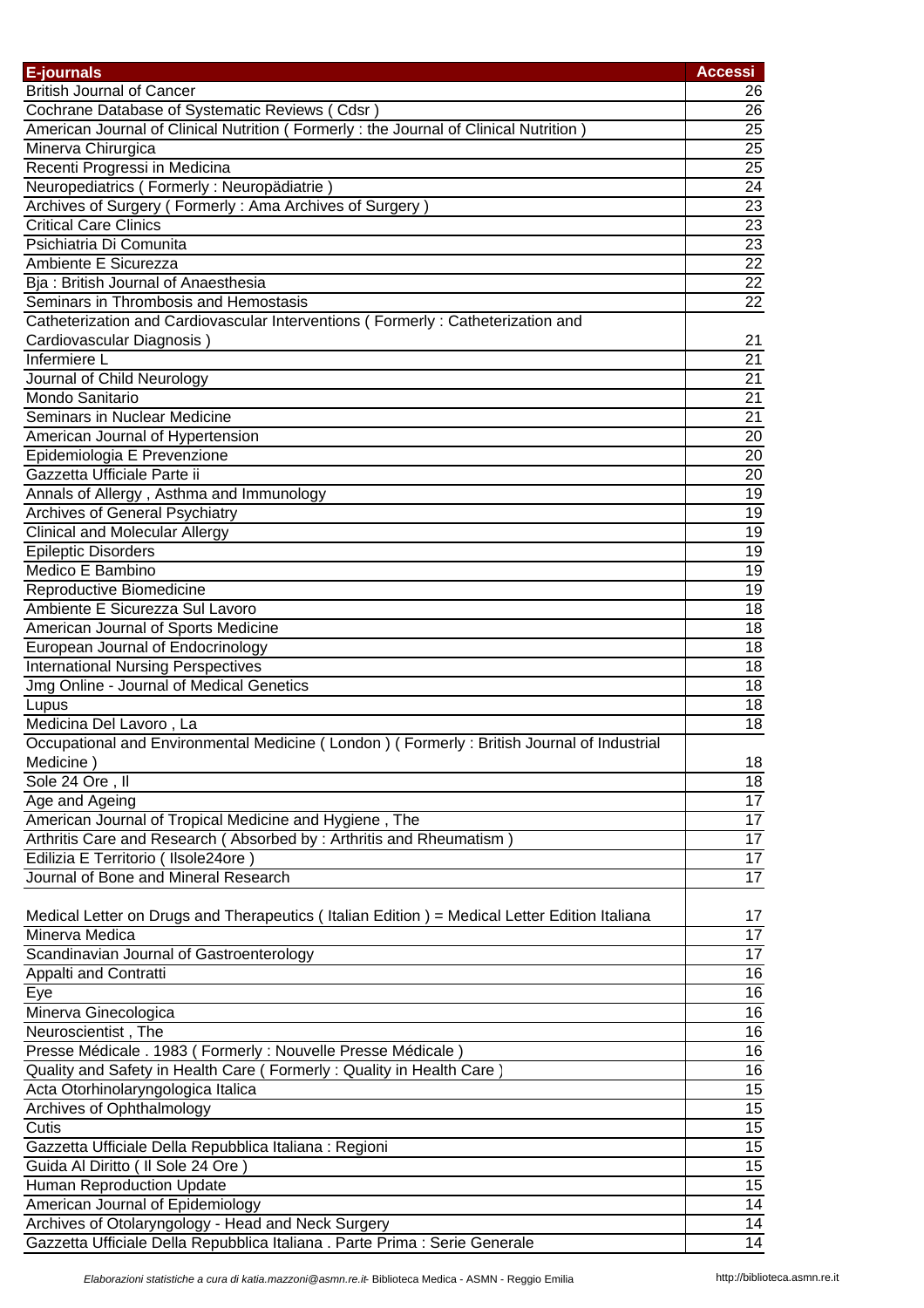| E-journals                                                                                       | <b>Accessi</b>   |
|--------------------------------------------------------------------------------------------------|------------------|
| Minerva Cardioangiologica                                                                        | 14               |
| Neu - Organo Dell Associazione Nazionale Infermieri                                              | 14               |
| <b>Pediatric Clinics of North America</b>                                                        | 14               |
| Seminars in Hematology                                                                           | $\overline{14}$  |
| American Journal of Human Genetics, The                                                          | $\overline{13}$  |
| Dialogo Sui Farmaci                                                                              | $\overline{13}$  |
| Organizzazione Sanitaria                                                                         | 13               |
| Pediatric Anesthesia (Paediatric Anaesthesia)                                                    | 13               |
| <b>Advances in Nursing Science</b>                                                               | 12               |
| Bjo: British Journal of Ophthalmology                                                            | 12               |
| Nephrology Dialysis Transplantation                                                              | $\overline{12}$  |
| <b>Neurosurgical Focus</b>                                                                       | 12               |
| Rivista Italiana Di Cure Palliative                                                              | 12               |
| Tecnica Ospedaliera                                                                              | 12               |
| Aggiornamento Medico                                                                             | $\overline{11}$  |
| Antincendio (Comprende Annuario Della Sicurezza)                                                 | $\overline{11}$  |
|                                                                                                  | 11               |
| <b>Bmc Pulmonary Medicine</b>                                                                    |                  |
| <b>Bone Marrow Transplantation</b>                                                               | $\overline{11}$  |
| Ejd: European Journal of Dermatology                                                             | $\overline{11}$  |
| Giornale Italiano Di Dermatologia E Venereologia                                                 | $\overline{11}$  |
| Informazioni Sui Farmaci                                                                         | $\overline{11}$  |
| Journal of Assisted Reproduction and Genetics (Formerly: Journal of in Vitro Fertilization and   |                  |
| Embryo Transfer)                                                                                 | 11               |
| <b>Medicina Dello Sport</b>                                                                      | 11               |
| <b>Practical Neurology</b>                                                                       | 11               |
| Scenario                                                                                         | $\overline{11}$  |
| Schizophrenia Bulletin                                                                           | $\overline{11}$  |
| <b>Sexually Transmitted Infections</b>                                                           | 11               |
| Allergy - Supplement                                                                             | 10               |
| Arthritis Research and Therapy (Formerly: Arthritis Research)                                    | 10               |
| Giornale Di Gerontologia                                                                         | 10               |
| R and P : Ricerca E Pratica                                                                      | 10               |
| Salute E Territorio                                                                              | 10               |
| Tutor                                                                                            | 10               |
| Acta Cytologica                                                                                  | $\overline{9}$   |
| American Journal of Nursing (Ajn)                                                                | 9                |
| Annals of Otology, Rhinology and Laryngology                                                     | $\overline{9}$   |
| Bollettino D'informazione Sui Farmaci (Bif)                                                      | $\boldsymbol{9}$ |
| Dermatology (Formerly: Dermatologica)                                                            | $\overline{9}$   |
| <b>Emergency Medicine Clinics of North America</b>                                               | $\overline{9}$   |
| European Journal of Clinical Nutrition                                                           | $\overline{9}$   |
| Evidence - Based Medicine                                                                        | $\overline{9}$   |
| Evidence - Based Nursing                                                                         | $\overline{9}$   |
| Infermiere Informazione                                                                          | $\overline{9}$   |
| Isl . Igiene E Sicurezza Sul Lavoro                                                              | $\overline{9}$   |
| Professione . Sanità Pubblica e Medicina Pratica (Continued by : Professione . Cultura e pratica |                  |
| del medico d'oggi)                                                                               | 9                |
| <b>Surgical Clinics of North America</b>                                                         | $\overline{9}$   |
| Urbanistica E Appalti                                                                            | $\overline{9}$   |
| <b>Bmc Gastroenterology</b>                                                                      | $\overline{8}$   |
| <b>Bmc Pediatrics</b>                                                                            | $\overline{8}$   |
| British Journal of Pharmacology (Formerly: British Journal of Pharmacology and                   |                  |
| Chemotherapy)                                                                                    | 8                |
|                                                                                                  |                  |
| Emergency Medicine Practice . Edizione Italiana                                                  | 8                |
|                                                                                                  |                  |
| Europa Medicophysica (Now : European Journal of Physical and Rehabilitation Medicine)            | 8                |
| For                                                                                              | $\overline{8}$   |
| Journal of Orthopaedic Research                                                                  | $\overline{8}$   |
| Nursing Clinics of North America                                                                 | $\overline{8}$   |
| Occupational Medicine                                                                            | $\overline{8}$   |
| Politiche Sanitarie                                                                              | $\overline{8}$   |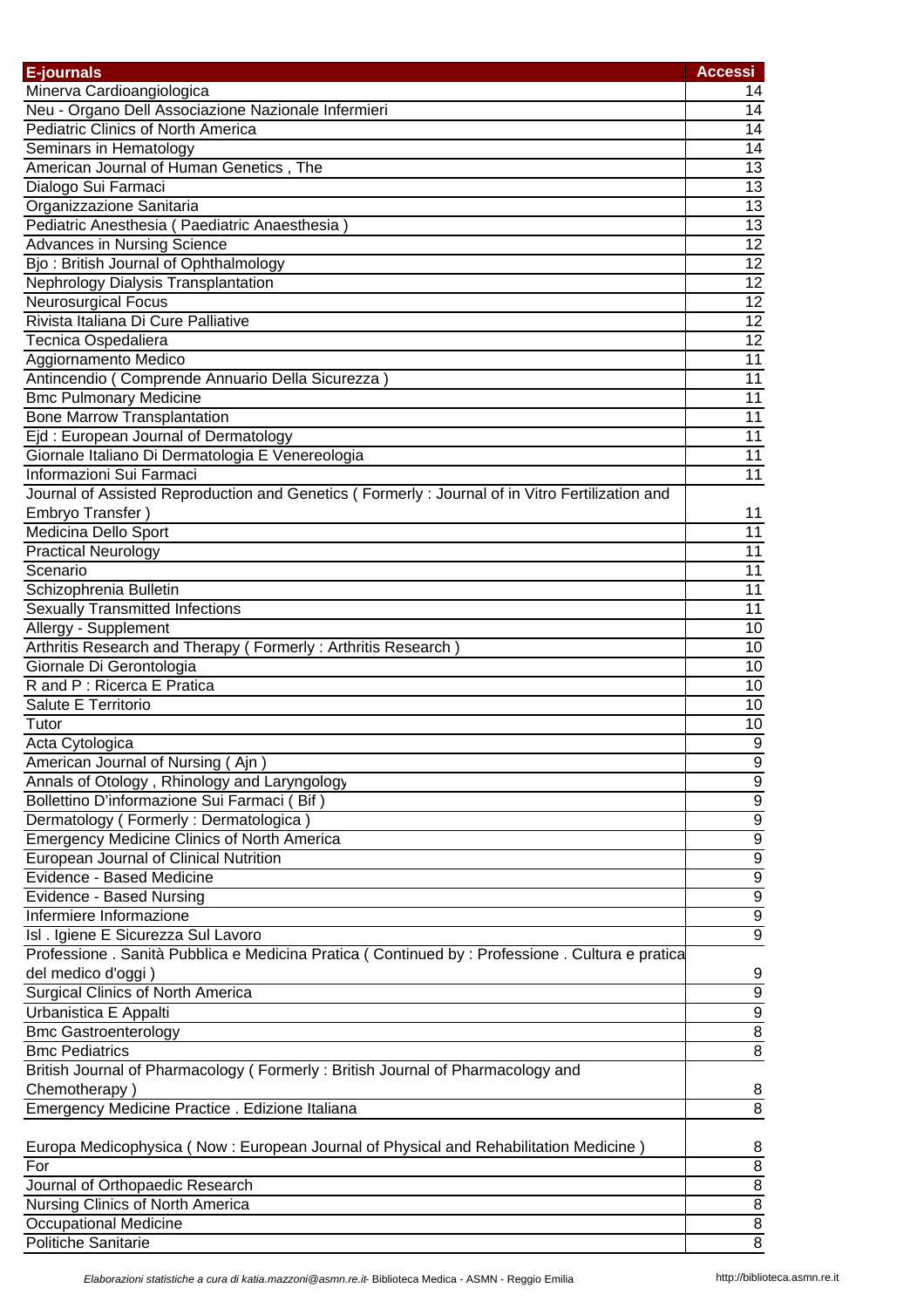| E-journals                                                                                                                        | <b>Accessi</b>                                          |
|-----------------------------------------------------------------------------------------------------------------------------------|---------------------------------------------------------|
| Seminars in Oncology                                                                                                              | 8                                                       |
| Tendenze Nuove ( Il Mulino )                                                                                                      | 8                                                       |
| <b>AIDS Patient Care and Stds</b>                                                                                                 | $\overline{7}$                                          |
| <b>Bmc Neurology</b>                                                                                                              | $\overline{7}$                                          |
| <b>British Medical Bulletin</b>                                                                                                   | $\overline{7}$                                          |
| Cardiovascular Ultrasound                                                                                                         | $\overline{7}$                                          |
| Dedalo                                                                                                                            | $\overline{7}$                                          |
|                                                                                                                                   | $\overline{7}$                                          |
| European Neurology                                                                                                                |                                                         |
| <b>Family Practice</b>                                                                                                            |                                                         |
| Genetic Counseling (Formerly: Journal De Génétique Humaine)                                                                       | $\frac{7}{7}$                                           |
| Giornale Italiano Di Farmacologia Clinica                                                                                         | $\overline{7}$                                          |
| Guida Normativa ( Il Sole 24 Ore<br>International Journal of Obesity 2005 (Formerly: International Journal of Obesity and Related |                                                         |
| Metabolic Disorders)                                                                                                              |                                                         |
|                                                                                                                                   | 7<br>$\overline{7}$                                     |
| Journal De Gynecologie Obstetrique Et Biologie De La Reproduction                                                                 |                                                         |
| Journal of Investigative Dermatology                                                                                              | $\overline{7}$                                          |
| Neurology                                                                                                                         | $\overline{7}$                                          |
| <b>Nursing Research</b>                                                                                                           | $\overline{7}$                                          |
| Panorama Della Sanita                                                                                                             | $\overline{7}$                                          |
| Psychiatric Services (Formerly: Hospital and Community Psychiatry)                                                                | $\overline{7}$                                          |
| <b>Radiation Protection Dosimetry</b>                                                                                             | $\overline{7}$                                          |
| Rischio Sanita                                                                                                                    | $\overline{7}$                                          |
| Sarcoidosis, Vasculitis and Diffuse Lung Diseases                                                                                 | $\overline{7}$                                          |
| Seminars in Liver Disease                                                                                                         | $\overline{7}$                                          |
| <b>Thrombosis Journal</b>                                                                                                         | $\overline{7}$                                          |
| Anesthesiology Clinics of North America (Now: Anesthesiology Clinics)                                                             | $\overline{6}$                                          |
| Annals of Occupational Hygiene, The                                                                                               | $\overline{6}$                                          |
| <b>Bmc Cancer</b>                                                                                                                 | $\overline{6}$                                          |
| <b>Bmc Public Health</b>                                                                                                          | $\overline{6}$                                          |
| Cinque Stelle Sanità (Formely: Gestione and Qualità)                                                                              | $\overline{6}$                                          |
| Cochrane Library                                                                                                                  | $\overline{6}$                                          |
| Giornale Italiano Di Ortopedia E Traumatologia                                                                                    | 6                                                       |
| Hematology / Oncology Clinics of North America                                                                                    | $\overline{6}$                                          |
| International Journal for Quality in Health Care                                                                                  | $\overline{6}$                                          |
| Italian Journal of Pediatrics                                                                                                     | $\overline{6}$                                          |
| Journal of Epidemiology and Community Health . 1979 (Formerly: Epidemiology and                                                   |                                                         |
| Community Health)                                                                                                                 | 6                                                       |
| Journal of the National Cancer Institute (Monographs)                                                                             | $\overline{6}$                                          |
| Laryngoscope, The                                                                                                                 | $\overline{6}$                                          |
| Medico E Paziente                                                                                                                 | $\overline{6}$                                          |
| Monaldi Archives for Chest Diseases . Cardiac Series                                                                              |                                                         |
| Rivista Italiana Di Nutrizione Parenterale Ed Enterale                                                                            | $\frac{6}{6}$ $\frac{6}{5}$ $\frac{6}{5}$ $\frac{6}{5}$ |
| Rivista Trimestrale Degli Appalti                                                                                                 |                                                         |
| Sanita Pubblica E Privata                                                                                                         |                                                         |
| <b>Bmc Health Services Research</b>                                                                                               |                                                         |
| <b>Bmc Infectious Diseases</b>                                                                                                    |                                                         |
| <b>Clinical Evidence</b>                                                                                                          | $\overline{5}$                                          |
| <b>Clinical Pharmacology and Therapeutics</b>                                                                                     | $\overline{5}$                                          |
| <b>Dossier Ambiente</b>                                                                                                           | $\overline{5}$                                          |
| Economia E Management                                                                                                             | $\overline{5}$                                          |
|                                                                                                                                   |                                                         |
| European Journal of Physical and Rehabilitation Medicine (Formerly: Europa Medicophysica)                                         | 5                                                       |
| <b>Human Molecular Genetics</b>                                                                                                   | $\overline{5}$                                          |
| <b>IEEE Transactions on Medical Imaging</b>                                                                                       | $\overline{5}$                                          |
| Imaging                                                                                                                           | $\overline{5}$                                          |
| Infectious Disease Clinics of North America                                                                                       |                                                         |
| International Journal of Epidemiology                                                                                             |                                                         |
| Journal of Biomechanics                                                                                                           | $\frac{5}{5}$ $\frac{5}{5}$ $\frac{5}{5}$               |
| Minerva Pediatrica                                                                                                                |                                                         |
| <b>Nature Genetics</b>                                                                                                            |                                                         |
|                                                                                                                                   | $\overline{5}$                                          |
| Neurogastroenterologia                                                                                                            |                                                         |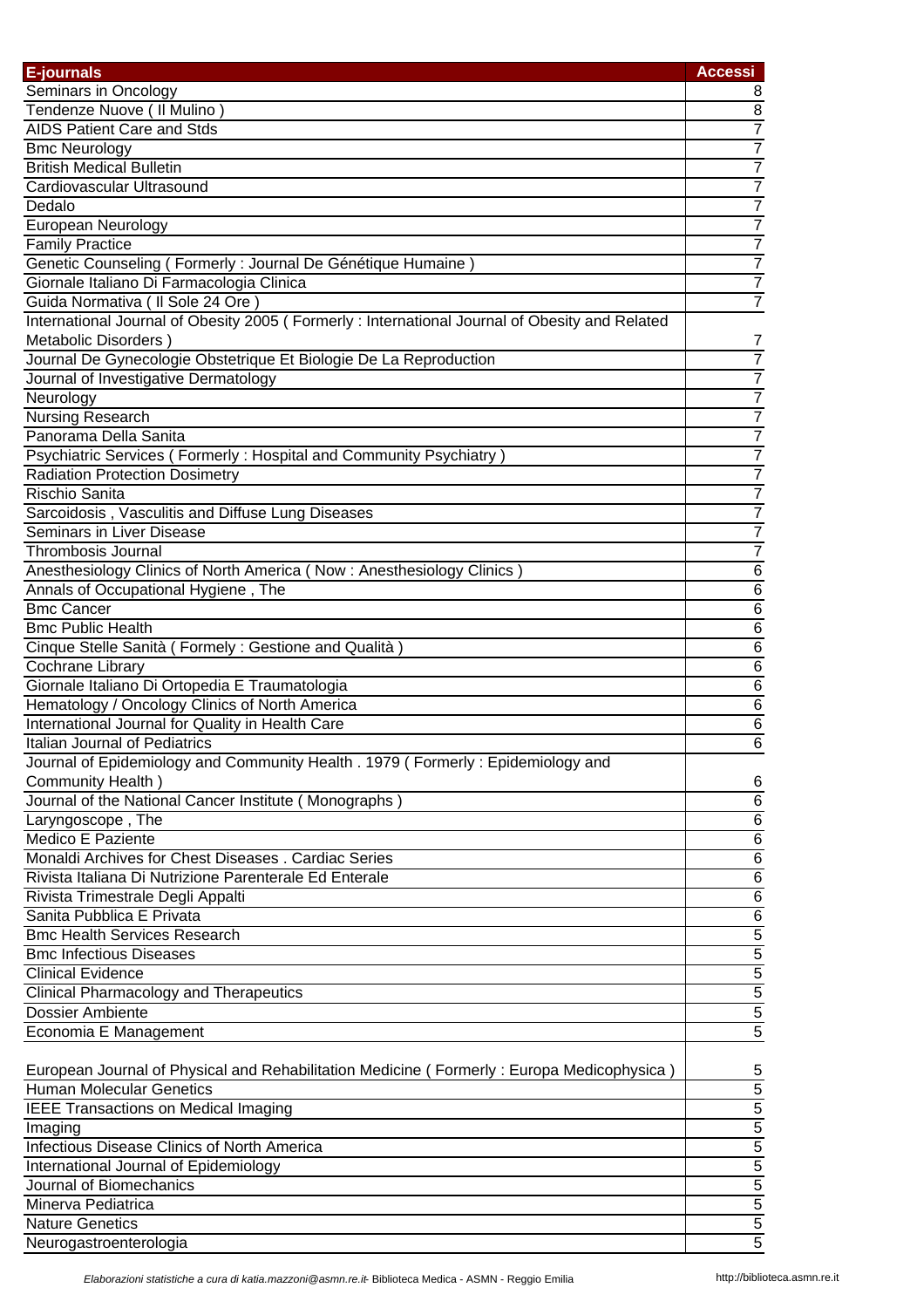| E-journals                                                                                    | <b>Accessi</b>                                                        |
|-----------------------------------------------------------------------------------------------|-----------------------------------------------------------------------|
| Pediatria Oggi, Medica E Chirurgica                                                           | 5                                                                     |
| Progettare Per La Sanita                                                                      | $\overline{5}$                                                        |
| <b>Prostate Cancer and Prostatic Diseases</b>                                                 | $\overline{5}$                                                        |
|                                                                                               |                                                                       |
| Qjm : an International Journal of Medicine ( Formerly : Quarterly Journal of Medicine, the)   | 5                                                                     |
| Radiologic Clinics of North America                                                           | $\overline{5}$                                                        |
|                                                                                               |                                                                       |
| Reproductive Biology and Endocrinology<br>Rheumatic Diseases Clinics of North America         |                                                                       |
|                                                                                               | $\frac{5}{5}$ $\frac{5}{5}$ $\frac{5}{5}$ $\frac{5}{5}$ $\frac{5}{4}$ |
| Rivista Italiana Di Chirurgia Plastica                                                        |                                                                       |
| Rivista Italiana Di Pediatria                                                                 |                                                                       |
| Seminars in Diagnostic Pathology                                                              |                                                                       |
| Seminars in Vascular Surgery                                                                  |                                                                       |
| Acta Anaesthesiologica Italica and Anaesthesia and Intensive Care in Italy                    |                                                                       |
| <b>Alcohol and Alcoholism</b>                                                                 | $\overline{4}$                                                        |
| Annali Dell' Istituto Superiore Di Sanita                                                     | $\overline{\mathbf{4}}$                                               |
| <b>Applied Ergonomics</b>                                                                     | $\overline{\mathbf{4}}$                                               |
| <b>Bmc Biochemistry</b>                                                                       | $\overline{4}$                                                        |
| <b>Bmc Emergency Medicine</b>                                                                 | $\overline{\mathbf{4}}$                                               |
| <b>Bmc Geriatrics</b>                                                                         | 4                                                                     |
| <b>Bmc Palliative Care</b>                                                                    | 4                                                                     |
| Caleidoscopio Italiano                                                                        | $\overline{4}$                                                        |
| Clinical and Experimental Obstetrics and Gynecology                                           | $\overline{4}$                                                        |
| Educazione Sanitaria E Promozione Della Salute                                                | $\overline{4}$                                                        |
| Elettrificazione (Milano)                                                                     | $\overline{4}$                                                        |
| Endocrinology                                                                                 | $\overline{\mathcal{A}}$                                              |
| Endocrinology and Metabolism Clinics of North America                                         | $\overline{4}$                                                        |
| Giornale Degli Igienisti Idustriali                                                           | $\overline{4}$                                                        |
| Giornale Italiano Delle Infezioni Ospedaliere                                                 | $\overline{4}$                                                        |
| I - Ged : Informazioni Sulla Gestione Elettronica Dei Documenti                               | $\overline{4}$                                                        |
| Journal of Asthma and Allergy Educators                                                       | $\overline{4}$                                                        |
| Journal of Human Hypertension                                                                 | $\overline{4}$                                                        |
| Mr - Giornale Italiano Di Medicina Riabilitativa                                              | $\overline{4}$                                                        |
| <b>Nutrition Journal</b>                                                                      | $\overline{4}$                                                        |
| Pediatric Infectious Disease Journal, the (Formerly: Pediatric Infectious Disease             | 4                                                                     |
| Qualita                                                                                       | 4                                                                     |
| Rivista Di Diritto Delle Professioni Sanitarie                                                | 4                                                                     |
| Salute Umana                                                                                  | 4                                                                     |
| Treatment Guidelines from the Medical Letter (Italian Edition)                                | $\overline{\mathcal{A}}$                                              |
| Western Journal of Nursing Research                                                           | $\overline{4}$                                                        |
| A . I . C . O . : Organo Ufficiale Dell Associazione Italiana Infermieri Di Camera Operatoria |                                                                       |
| Adverse Drug Reaction Bulletin . Edizione Italiana                                            |                                                                       |
| <b>Ambiente Risorse Salute</b>                                                                |                                                                       |
| American Journal of Medical Genetics Part C : Seminars in Medical Genetics                    | a a a a a a a a a a a                                                 |
| Annales De Dermatologie Et De Vénéréologie                                                    |                                                                       |
| Archives of Facial Plastic Surgery                                                            |                                                                       |
| <b>Biblioteche Oggi</b>                                                                       |                                                                       |
| Biomedical Instrumentation and Technology                                                     |                                                                       |
| <b>Bmc Family Practice</b>                                                                    |                                                                       |
| <b>Bmc Musculoskeletal Disorders</b>                                                          |                                                                       |
| <b>Bmc Nursing</b>                                                                            |                                                                       |
| <b>Bmc Pregnancy and Childbirth</b>                                                           |                                                                       |
| <b>Bollettino Sifo</b>                                                                        | $\frac{3}{3}$                                                         |
| Bollettino Ufficiale Regionale Emilia - Romagna                                               |                                                                       |
| Care                                                                                          | $\frac{3}{3}$                                                         |
| <b>Clinical Nursing Research</b>                                                              |                                                                       |
| <b>Clinics in Geriatric Medicine</b>                                                          |                                                                       |
| Clinics in Laboratory Medicine                                                                |                                                                       |
| Contratti Dello Stato E Degli Enti Pubblici                                                   |                                                                       |
|                                                                                               |                                                                       |
| Danno E Responsabilità                                                                        | <mark> အ အ အ အ အ </mark>                                              |
| Diabetes, Nutrition and Metabolism                                                            |                                                                       |
| <b>Epidemiologic Reviews</b>                                                                  |                                                                       |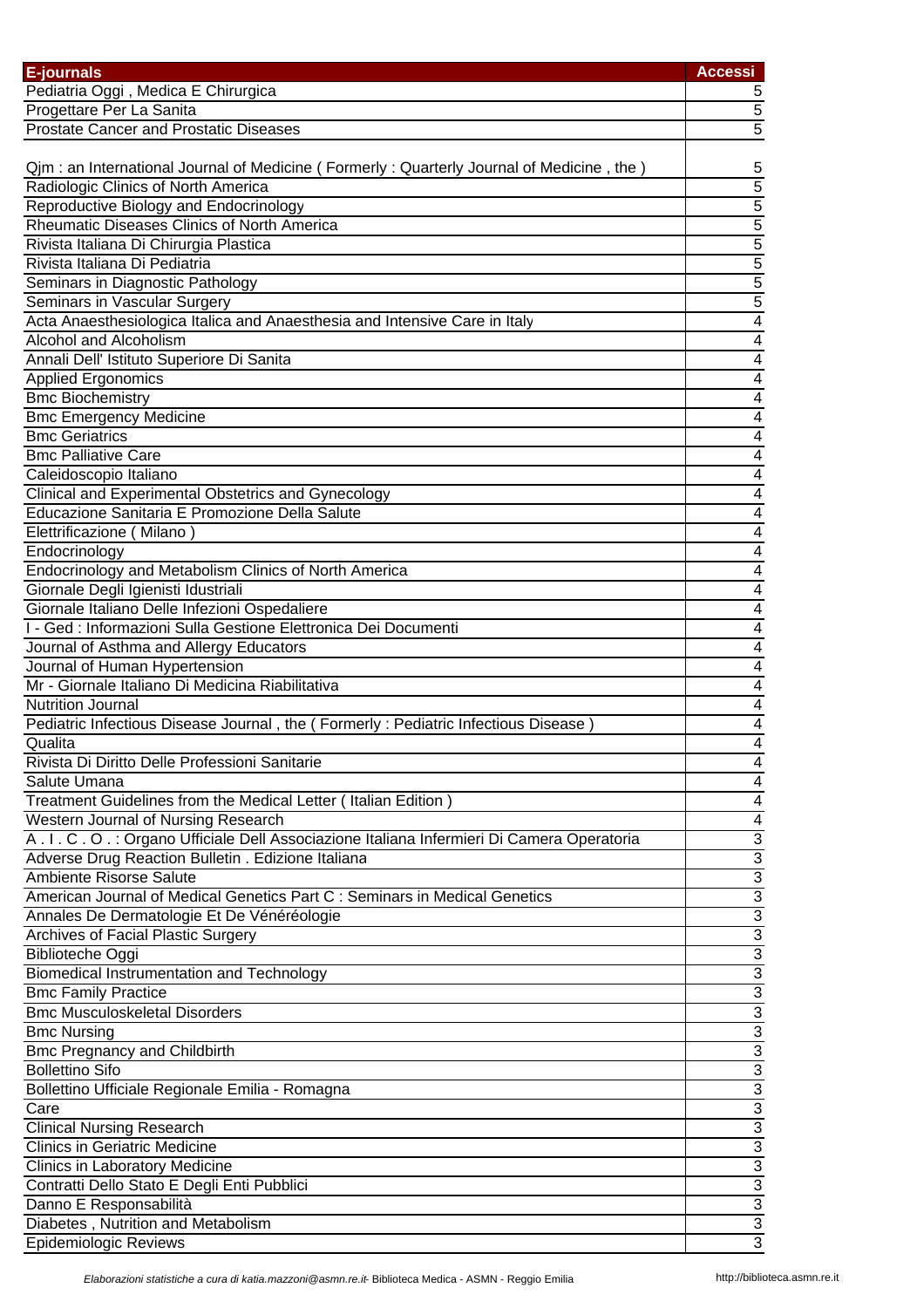| E-journals                                                                 | <b>Accessi</b>                                                        |
|----------------------------------------------------------------------------|-----------------------------------------------------------------------|
| <b>European Journal of Human Genetics</b>                                  | 3                                                                     |
| European Journal of Public Health, The                                     |                                                                       |
| Health and Quality of Life Outcomes                                        |                                                                       |
| Infermieristica Basata Sull Evidenza                                       |                                                                       |
| lo Infermiere                                                              | $\frac{3}{3}$ $\frac{3}{3}$ $\frac{3}{3}$                             |
| <b>Journal Des Maladies Vasculaires</b>                                    |                                                                       |
| Journal of Medical Ethics                                                  |                                                                       |
| Journal of Medicine and Philosophy, The                                    |                                                                       |
| Journal of Neurointerventional Surgery                                     |                                                                       |
| Lavoro Nelle Pubbliche Amministrazioni, Il                                 |                                                                       |
| <b>Negri News</b>                                                          |                                                                       |
| Nutritional Therapy and Metabolism                                         |                                                                       |
| Oncogene                                                                   |                                                                       |
| Physica Medica                                                             |                                                                       |
| Prevenzione Oggi (Comprende Fogli Di Informazione Ispesl)                  |                                                                       |
| Prospettive Sociali E Sanitarie                                            |                                                                       |
| Salute E Societa                                                           |                                                                       |
| Spinal Cord                                                                |                                                                       |
| Acta Dermato - Venereologica                                               |                                                                       |
|                                                                            |                                                                       |
| Agenzia Sanitaria Italiana: Asi                                            |                                                                       |
| Annals of General Hospital Psychiatry (Now: Annals of General Psychiatry)  |                                                                       |
| Aran Newsletter                                                            |                                                                       |
| Arco Di Giano                                                              |                                                                       |
| Asian Cardiovascular and Thoracic Annals                                   |                                                                       |
| <b>Bmc Anesthesiology</b>                                                  |                                                                       |
| <b>Bmc Blood Disorders</b>                                                 |                                                                       |
| <b>Bmc Medical Research Methodology</b>                                    |                                                                       |
| <b>Bmc Surgery</b>                                                         |                                                                       |
| <b>Bmc Urology</b>                                                         |                                                                       |
| <b>Cell Research</b>                                                       |                                                                       |
| <b>Cerebral Cortex</b>                                                     |                                                                       |
| Cochrane Central Register of Controlled Trials (Cctr)                      |                                                                       |
| <b>Comparative Hepatology</b>                                              |                                                                       |
| Consulente Immobiliare                                                     |                                                                       |
| Cytogenetic and Genome Research (Formerly: Cytogenetics and Cell Genetics) |                                                                       |
| Diabetes Spectrum                                                          | $\overline{2}$                                                        |
| Evidence - Based Dentistry                                                 | $\overline{2}$                                                        |
| Evidence - Based Mental Health                                             | $\overline{2}$                                                        |
| Gastrointestinal Endoscopy Clinics of North America                        | $\overline{2}$                                                        |
| Geriatrics                                                                 | $\overline{2}$                                                        |
| Giornale Italiano Di Oncologia                                             |                                                                       |
| <b>Healthcare Informatics</b>                                              | $\frac{2}{2}$                                                         |
| Journal of Cerebral Blood Flow and Metabolism                              |                                                                       |
| Journal of Public Health (Formerly: Journal of Public Health Medicine)     | $\frac{2}{2}$ $\frac{2}{2}$ $\frac{2}{2}$ $\frac{2}{2}$ $\frac{2}{2}$ |
| Laboratory Investigation                                                   |                                                                       |
| <b>Medical Clinics of North America</b>                                    |                                                                       |
| <b>Medical Humanities</b>                                                  |                                                                       |
| Minerva Ortopedica E Traumatologica                                        |                                                                       |
| Minerva Pneumologica                                                       |                                                                       |
| Molecular Endocrinology (Baltimore)                                        |                                                                       |
| Molecular Therapy                                                          |                                                                       |
| Mp. Molecular Pathology (Formerly: Jcp. Clinical Molecular Pathology)      |                                                                       |
| N and A: En and Ei                                                         |                                                                       |
| Neuropsychopharmacology                                                    | $\frac{2}{2}$                                                         |
| Ospedali Ditalia . Chirurgia                                               |                                                                       |
| Otorinolaringologia                                                        | $\frac{2}{2}$                                                         |
| Pc World Italia                                                            |                                                                       |
| Pediatra Per Amico                                                         | $\frac{2}{2}$                                                         |
| Pharmacogenomics Journal, The                                              | $\overline{2}$                                                        |
| Proceedings of the American Thoracic Society                               | $\overline{2}$                                                        |
|                                                                            | $\overline{2}$                                                        |
| Qualitate, De                                                              |                                                                       |